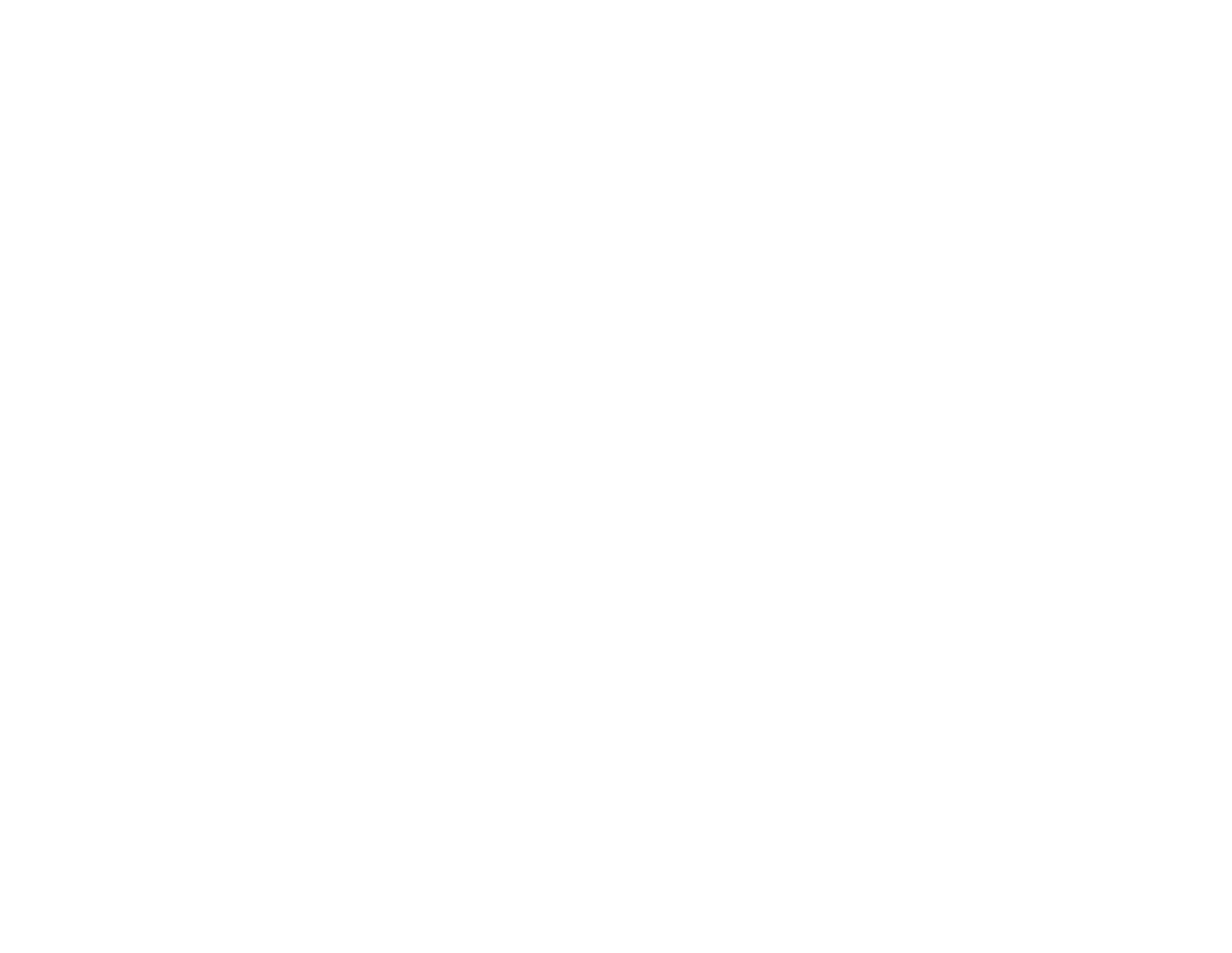# **Judge Ellie**



- ★ Proven commitment to public service
- $\star$  Las Vegas resident for nearly 40 years
- ★ Determined to be the most qualified person in this race by Governor Sisolak and the Nevada **Commission on Judicial Selection.** a neutral body comprised of judges, lawyers, and citizens.



# Ellie4Judge.com

9811 W. Charleston Blvd., STE #2-215 Las Vegas, NV 89117 Ellie@Ellie4Judge.com · 702-690-9918

Paid for by Committee to Elect Ellie Roohani



# **Table of Contents**

- 
- **P2** Message from<br>the Chair the Chair
- **P3** Meet Your CCDP<br>Leadership Leadership
- P6 2022 CCDP<br>Caucus Agenda
- P7 2022 CCDP Convention Agenda

**P8** Convention<br> **P8** Program Sponsors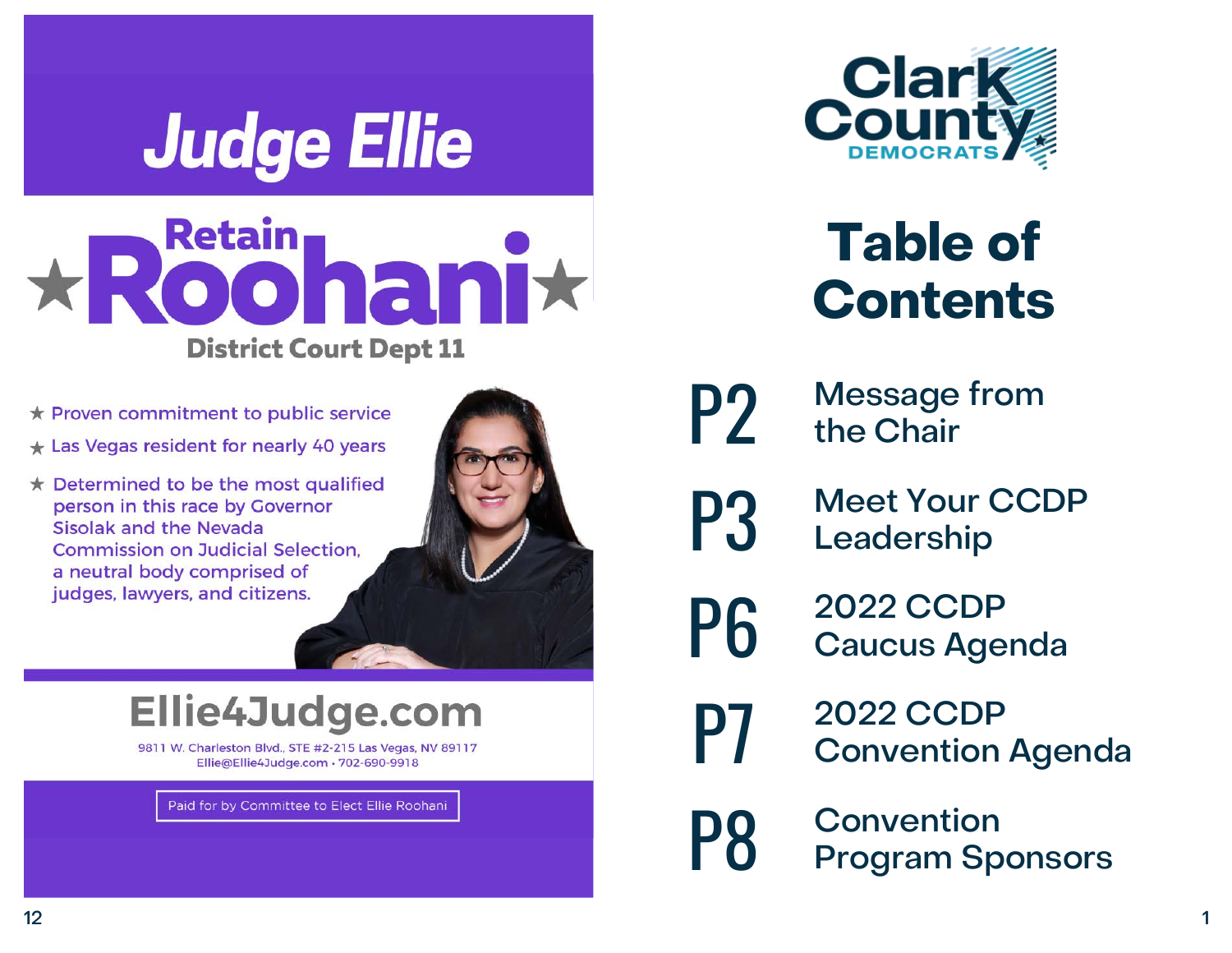#### **You've just become a part of something.**

When Democrats gather from across Clark County for convention, we're not just building a Party, we're forming a movement. As a delegate to our Convention, you're standing alongside lifelong Nevadans and newcomers to our state. You're joining veteran organizers and first-time voters. You're partnering with people from every imaginable background, experience, and identity - all united behind the goal of a better, freer, and fairer future for us all.

As Nevadan Democrats, **we know that our strength comes from our diversity.** Across the nation, and even here in our own state, we're seeing an unprecedented level of hostility directed against the most vulnerable in our society. In state after state, we've witnessed assaults on the rights of women, the vilification of immigrants seeking a better life, the belittlement of our seniors, and the total disregard for the future of our children. Standing up for what's right is never easy, and the fight against those forces can feel overwhelming. **As a part of Clark Dems, you're never standing alone.**

What happens in Clark County doesn't stay in Clark County. **The direction of our Party determines the direction of Nevada**, and as a crucial battleground, the direction of Nevada impacts the direction of the entire country. When we stand together as a Party, bringing our incredible backgrounds behind a single purpose, we have the ability to point our entire nation back to the promise of liberty and justice. **We have a better world to build and we can't build it without you.**

In Unity,

Chris Roberts Chair, Clark County Democratic Party



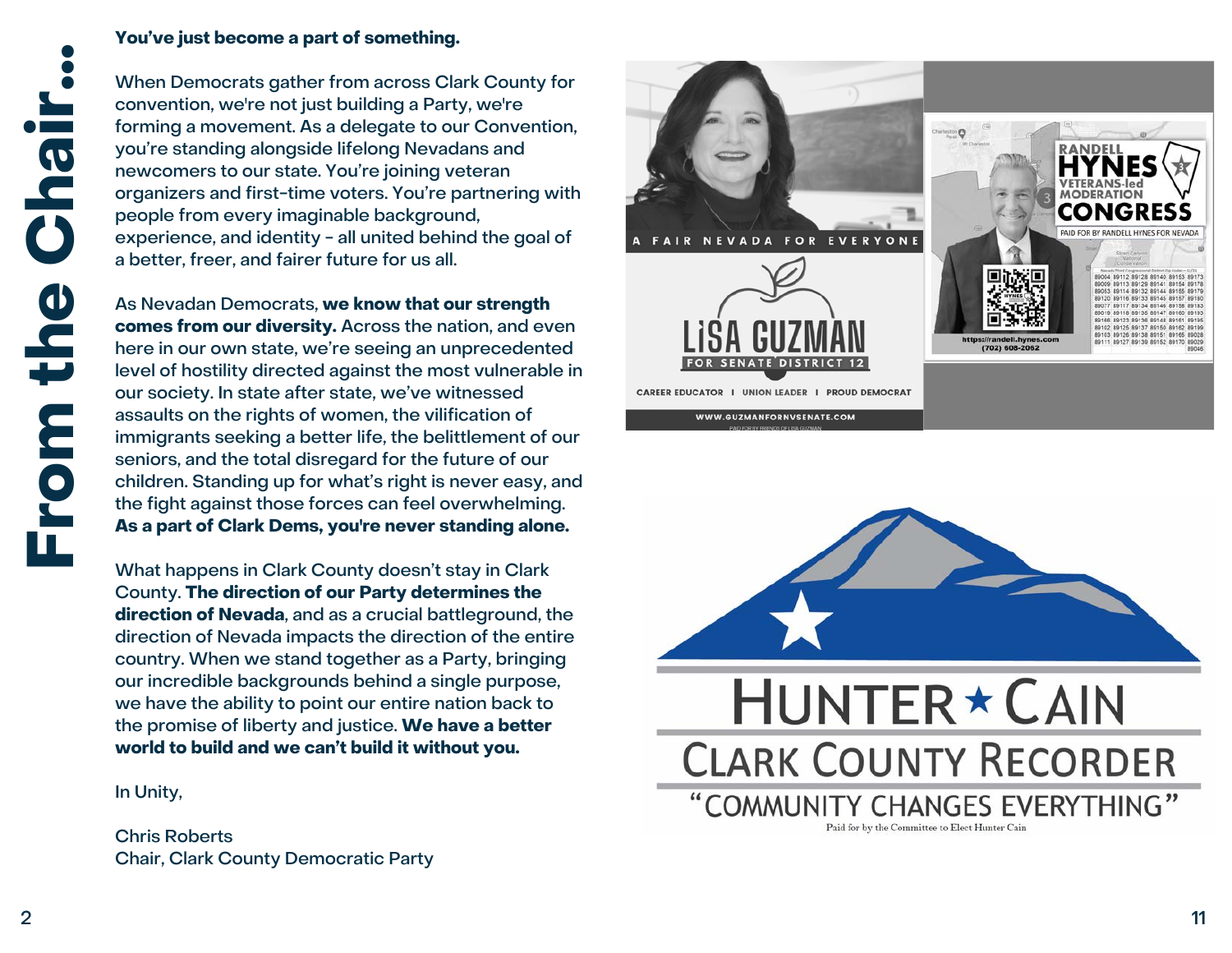# **ELECT** ANNA ALBERTSON **DISTRICT COURT JUDGE DEPT. 11**



- Court Appointed Arbitrator (since 2014)
- \* Judge Pro Tem (since 2018)
- \* Truancy Court Judge (2015-2017)
- **\* Represented over 1000 clients**
- Small Business Owner

www.annaalbertson.com

Paid for and Authorized by Committee to Elect Albertson

Your CCDP is led by passionate organizers and activists, committed to electing Democrats up and down the ballot and building a better world for the incredible people of our beautiful home county.

#### **Chair - Chris Roberts**

Chris first became involved in politics during the 2016 Sanders campaign and has worked ever since to deliver a vision of common-sense solutions for the Silver State's working people. A small business owner and an expectant father, Chris fights unfailingly for a brighter future for all Nevadans.

#### **First Vice Chair - Carolyn Murray**

A devoted Democrat, Carolyn has been a consistent force for inclusion and reform within our party for decades, always ensuring every last Nevadan has a place and a voice within our party.

#### **Second Vice Chair - Kara Hall**

As a passionate activist and advocate, Kara has been involved in the fight for justice and equality in Nevada for years, both as a community leader, an electoral organizer, and the chair of the Nevada State Democratic Disability Caucus.

#### **Third Vice Chair - Hunter Cain**

As combat veteran, a foster father, and a tireless advocate for LGBTQIA+ equality, Hunter works to support and coordinate our fantastic Democratic clubs and organizations across Clark County.

#### **Corresponding Secretary - Gordon Brown**

A former public service professional with an extensive background in advocating for our state's most vulnerable, Gordon joined the Clark Dems to provide a clear and uncompromising voice for our mission of building a better world for every Nevadan.

Meet

OUL

leadership.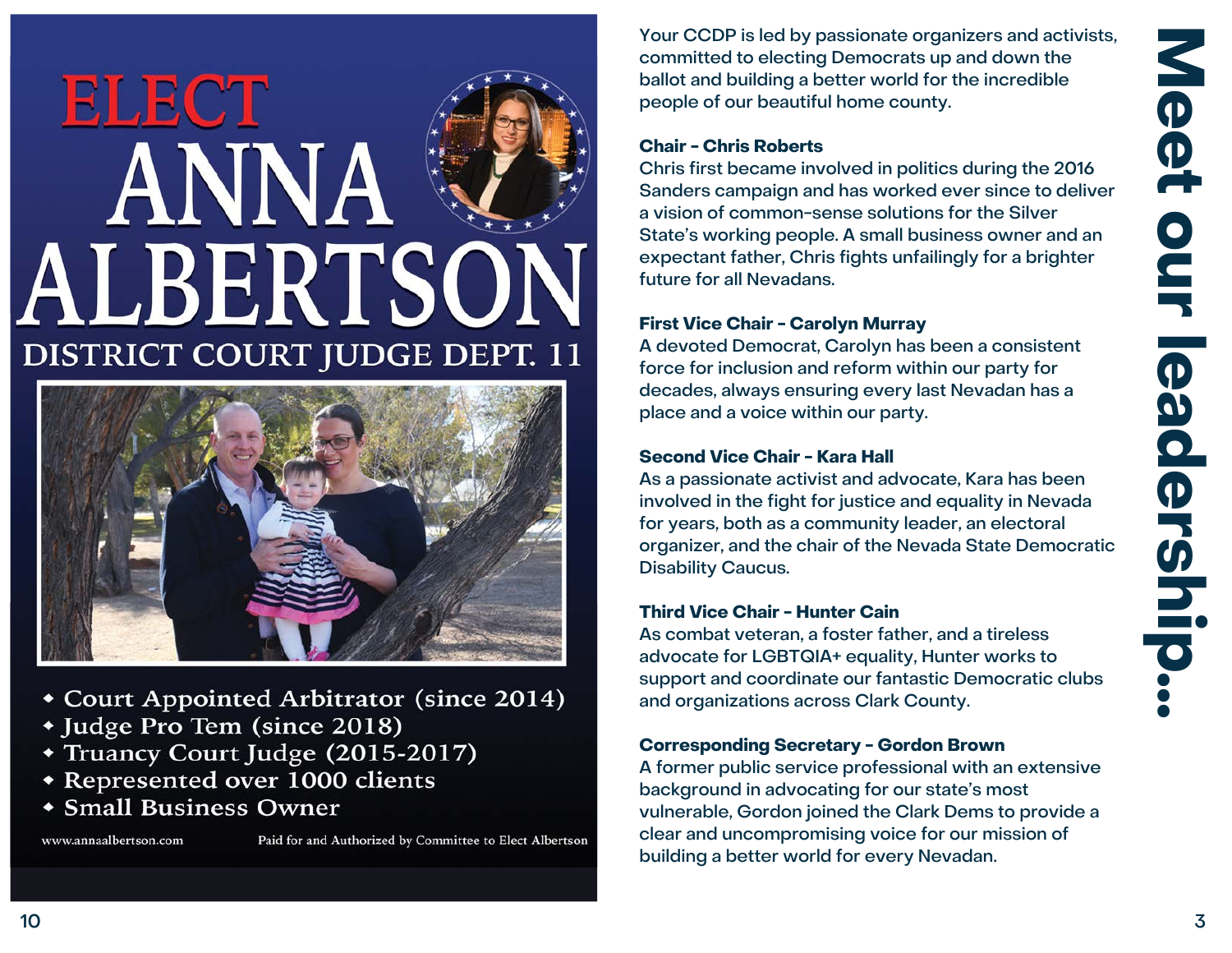#### **Recording Secretary - Susan Szczygiel**

As Recording Secretary for the CCDP, Susan plays a critical role in keeping our party accountable to our membership. She is inspired by the incredible leadership of John F. Kennedy, Martin Luther King Jr, Franklin Delano Roosevelt, and Bernie Sanders.

#### **Treasurer - Joe Throneberry**

An absolute believer in bottom-up, people-centered politics, Joe draws on his impressive background as a fraud, waste, and abuse investigator to not only keep our party funded but to keep our treasury transparent and understandable for every single one of our members.

#### **District A Representative - Jesse Jenkins**

Jesse champions not just the residents of his district but all working Nevadans as the Chair of the Nevada State Democratic Labor Caucus. He's a proud union leader in IATSE Local 720 and an even prouder Democrat.

#### **District B Representative - Aramis Bacallao**

Born to Cuban immigrants seeking a better life in America, Aramis is a dedicated CCSD educator striving to create a better future for all of his students.

#### **District C Representative - Michael Weiss**

Michael Weiss is the former President of Red Rock Democratic Club, former Chair of the Clark County Democratic Party, and current CCDP Representative for Commission District C. A native of Las Vegas with over 20 years of political involvement, Michael is committed to electing Democrats to every public office in Clark County.

#### **District D Representative - Jessica Jones**

Jessica is an enthusiastic young leader in the Clark County Democratic Party, helping give voice to her district while standing for policies that put power back in the hands of Nevada's working people.

# **Democrat Steve District Attorney**

- Public Safety
- A Smart Reformer
- Proven Leadership

### www.SteveWolfsonDA.com

Paid for by Steve Wolfson for District Attorney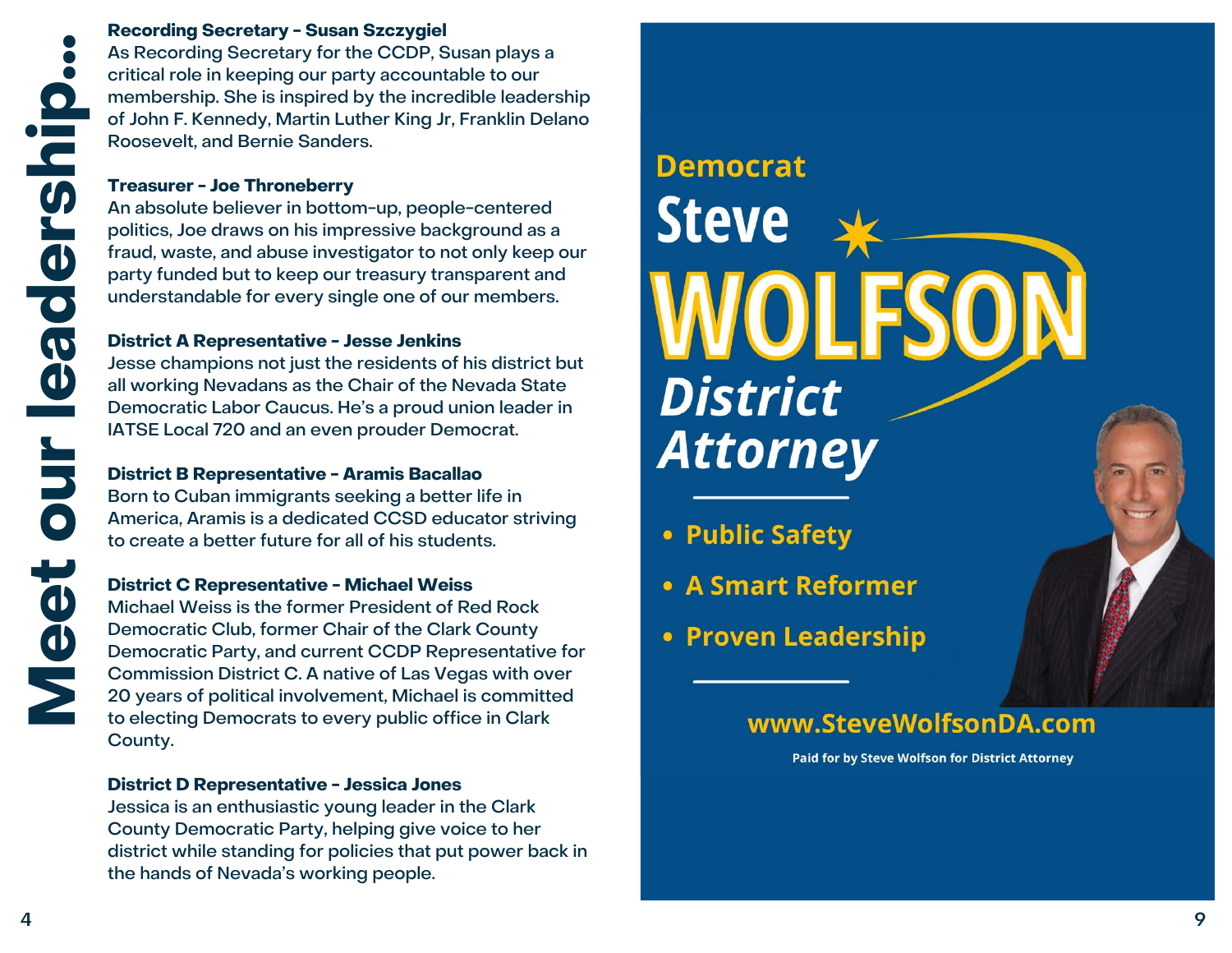

## **March4Nevada.com**

**EXPERIENCE MATTER.** 



**READY TO LEAD! ★** 





#### **LAS VEGAS JUSTICE COURT DEPARTMENT 6**

#### **EXPERIENCED · FAIR EQUAL JUSTICE FOR ALL**

I have dedicated my career to our community as an attorney at the Clark County Public Defender's Office defending the Constitution and individuals' rights and liberty for the past ten years. I have spent thousands of hours and have handled thousands of cases in Las Vegas Justice Court. I look forward to continuing to serve our community with your support and your vote for me as your next judge for Las Vegas Justice Court Department 6. Thank you.

**Primary Election: Tuesday, June 14** Early Voting: Saturday, May 28-Friday, June 10 **General Election Tuesday, November 8** Early Voting: Saturday, October 22 - Friday, November 4

**HIBBETTS4JUDGE.COM** TRACY@HIBBETTS4JUDGE.COM · 702-430-2914 Paid for by Committee to Elect Tracy Hibbetts

**District E Representative - ShaeAnn Clements-Ojeda** One of our party's strongest advocates for inclusion, ShaeAnn works tirelessly to give voice to the residents of East Las Vegas and to elevate the needs of Democrats with disabilities.

#### **District F Representative - Natasha Sushenko**

A graduate student and a courageous union advocate, Natasha serves not only as a representative for District F but also as the chair of the Nevada State Democratic Women's Caucus.

#### **District G Representative - Larry Wiederhorn**

First involved with NV Dems during Barack Obama's 2008 presidential campaign, Larry has fought ever since to elect bold Democratic leaders and representatives up and down the ballot. He is a retired education professional.

#### **Diversity Representative - Farrah Acheson**

In addition to her work advising the Clark County Dems, Farrah is a small business owner, refugee advocate, and community leader, as well as Chair of the Nevada State Democratic Muslim Caucus.

#### **Diversity Representative - Leroy Beresford**

Leroy is a lifelong Democrat working to elevate the voices of communities that have too often been overlooked by political forces in Nevada. As both an activist and a leader, Leroy fights to make our party not just more inclusive but more empowering.

#### **Diversity Representative - Roy Zuniga**

Roy envisions a greener Las Vegas where basic needs are met and where homes are built to house our neighbors instead of being built as investment vehicles. A union member and a seasoned campaign organizer, he stands alongside his fellow Democrats in the work of improving the daily lives of working class Nevadans.